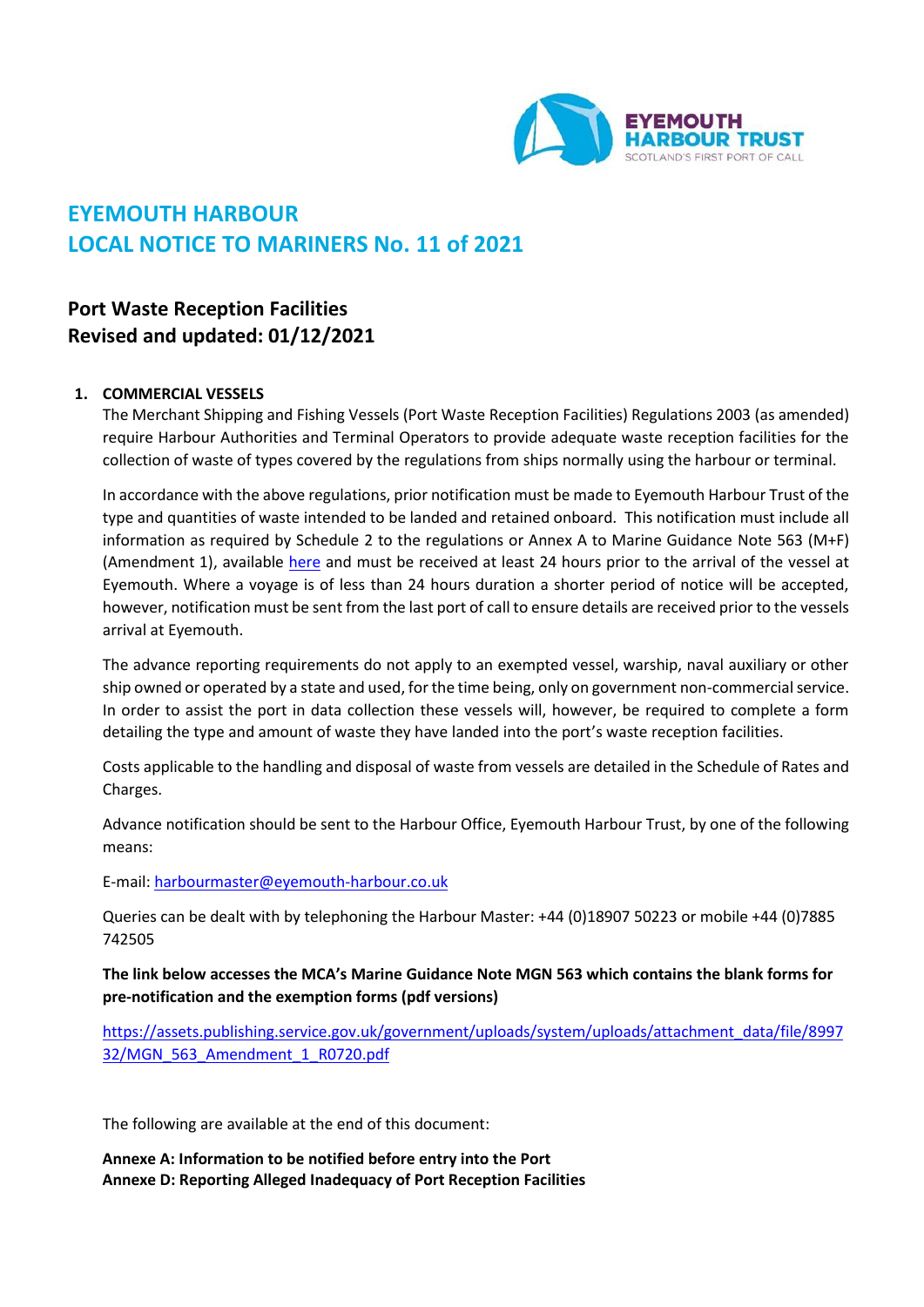# **2. COMMERICAL VESSELS – INCLUDING FISHING VESSELS**

#### General Waste

Commercial vessels may dispose of general waste generated on board vessels during the course of fishing activity using the large, wheeled bins at the sluice gates or the waste skips in the port reception area at Gunsgreen Quay.

# PLEASE NOTE THIS DOES NOT INCLUDE FISH, CRUSTACEA OR ANY OTHER PRODUCT WASTE OR DISCARD.

# Oily Waste

Used engine oil, filters and oily waste material may be brought to Gunsgreen Quay for collection by an authorised waste carrier from the port waste reception area.

Harbour Master/Duty Harbour Assistant must be notified in advance of the following:

- Type of waste (e.g. oil drums, oily rags, oil filters)
- Quantity / Volume (e.g. 2 x 25 Litre container, 1 x 200 Litre drum or other)

#### KIMO Fishing for Litter (Fishing Vessels only)

Bagged rubbish collected at sea as part of the KIMO 'Fishing for Litter' Scheme may be brought to Gunsgreen Quay for disposal in the KIMO skip. 500 Kg KIMO sacks are also available from the Harbour Office upon request.

# **3. LEISURE VESSELS**

Leisure vessels may dispose of waste generated during the course of voyaging or boating activity in the bins provided on/near the pontoons, or at Smeaton's Yard (near Harbour Office)

#### Oily Waste

Used engine oil, filters and oily waste material may be brought to Gunsgreen Quay for collection by an authorised waste carrier from the port waste reception area.

Harbour Master/Duty Harbour Assistant must be notified in advance of the following:

- Type of waste (e.g. oil drums, oily rags, oil filters)
- Quantity / Volume (e.g. 1 x 25 Litre container)

#### Food Waste from outside the EU

Special arrangements are in place for food waste from visiting yachts from outside the EU (EG. Norway, Iceland, USA) and masters of such vessels must contact the Harbour Master on arrival BEFORE any waste can be deposited.

**If further information regarding this notice is required then please contact Brendan Bates, Harbour Master on Tel: 018907 50223 / 07885 742505 email: [harbourmaster@eyemouth-harbour.co.uk](mailto:harbourmaster@eyemouth-harbour.co.uk)**

**By order of the Harbour Master** Brendan Bates Eyemouth Harbour Trust

Cont./Annexe A & D – See below.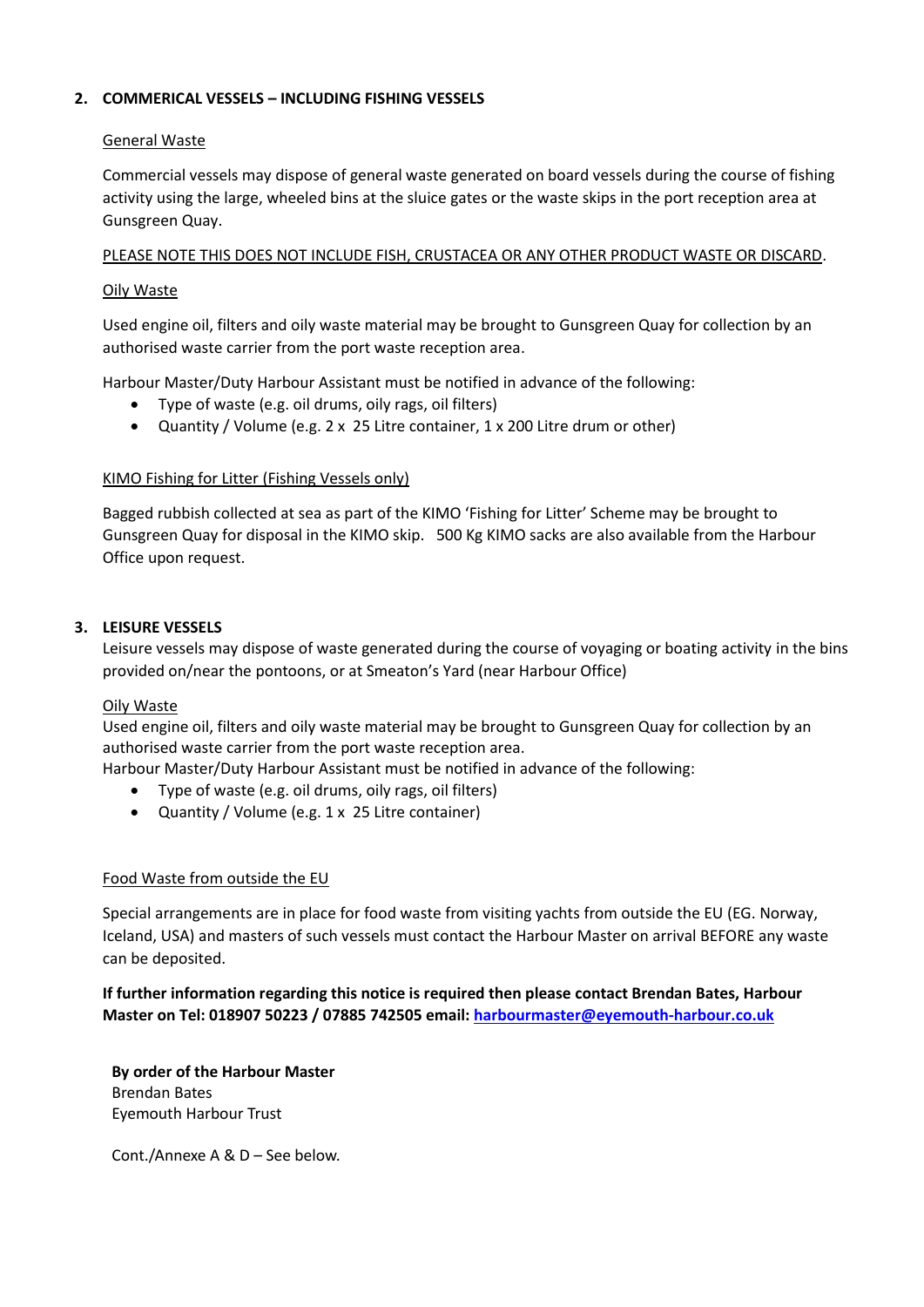#### **Annex A of the MCA MGN 563**

INFORMATION TO BE NOTIFIED BEFORE ENTRY INTO THE PORT OF: \_\_\_\_\_\_\_\_\_\_\_\_\_\_\_\_\_\_\_\_\_\_

(The harbour, terminal or port referred to in regulation 11 of the Merchant Shipping and Fishing Vessels (Port Waste Reception Facilities) Regulations 2003 as amended and Article 6 of Directive 2000/59/EC)

| 1. Name, call sign and, where appropriate, IMO identification number of the ship:                           |  |  |  |
|-------------------------------------------------------------------------------------------------------------|--|--|--|
|                                                                                                             |  |  |  |
|                                                                                                             |  |  |  |
|                                                                                                             |  |  |  |
|                                                                                                             |  |  |  |
|                                                                                                             |  |  |  |
| 7. Last port and date when ship-generated waste was delivered, including the quantities (in $m^3$ ) and the |  |  |  |
| 8. Are you delivering (tick appropriate option):                                                            |  |  |  |
|                                                                                                             |  |  |  |
| of your waste into a port reception facility?                                                               |  |  |  |
| 9. Type and amount of waste and residues to be delivered and/or remaining on board, and percentage of       |  |  |  |

maximum storage capacity:

If delivering all waste, complete second column as appropriate.

If delivering some or no waste, complete all columns.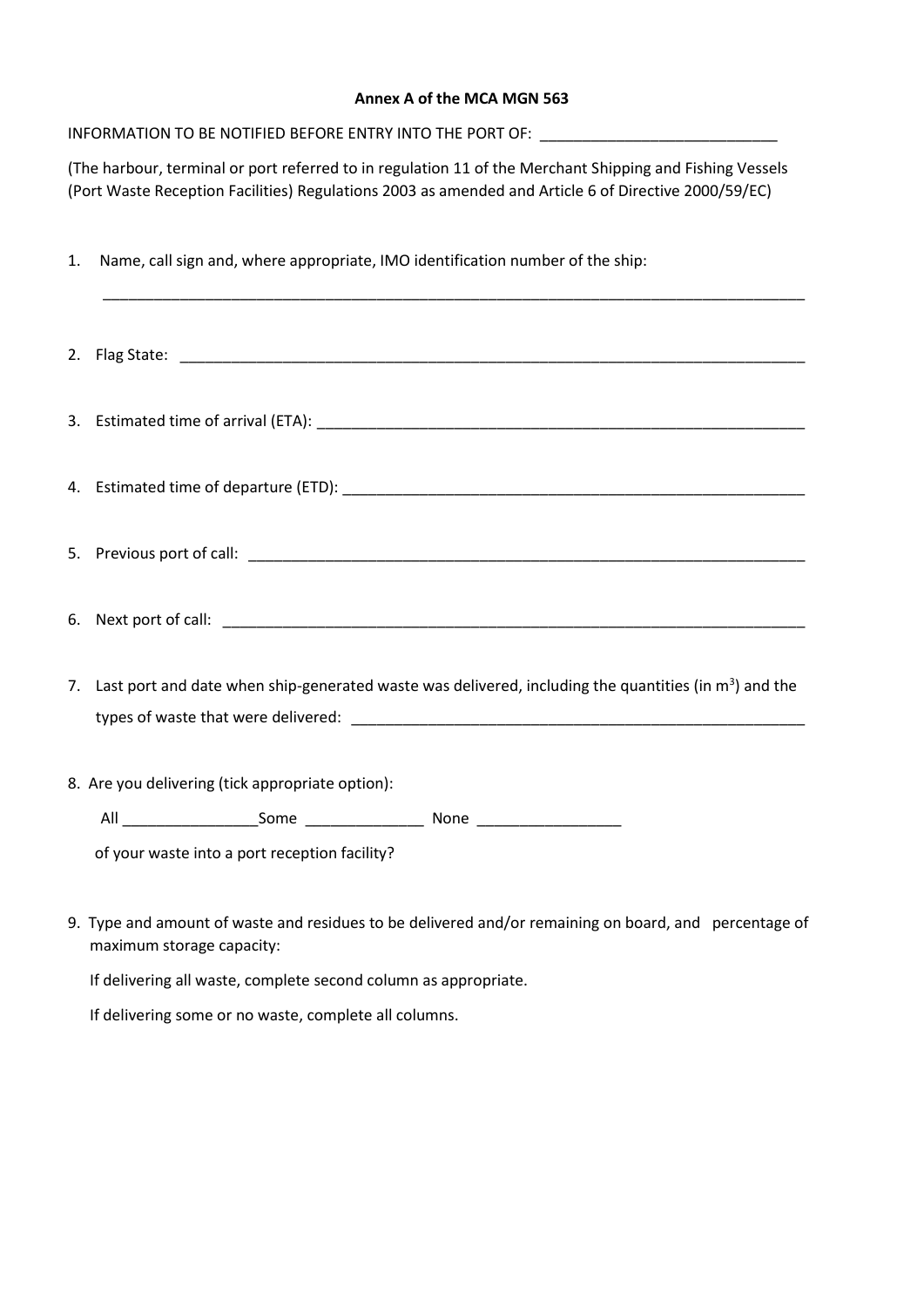| Type                                                                               | Waste<br>tobe<br>delivere<br>$d(m^3)$ | Maximu<br>m<br>dedicate<br>dstorage<br>capacity<br>(m <sup>3</sup> ) | Amount<br>of waste<br>retained<br>on<br>board<br>(m <sup>3</sup> ) | Port at<br>which<br>remaining<br>waste will<br>bedelivered | Estimated<br>amountof waste<br>to be generated<br>between<br>notification and<br>next port of call<br>(m <sup>3</sup> ) | Waste that has<br>been delivered<br>atthe last port of<br>delivery<br>identifiedunder<br>point 7 above<br>(m <sup>3</sup> ) |
|------------------------------------------------------------------------------------|---------------------------------------|----------------------------------------------------------------------|--------------------------------------------------------------------|------------------------------------------------------------|-------------------------------------------------------------------------------------------------------------------------|-----------------------------------------------------------------------------------------------------------------------------|
| Oily bilge water                                                                   |                                       |                                                                      |                                                                    |                                                            |                                                                                                                         |                                                                                                                             |
| Oily residues<br>(sludge)                                                          |                                       |                                                                      |                                                                    |                                                            |                                                                                                                         |                                                                                                                             |
| Other (specify)                                                                    |                                       |                                                                      |                                                                    |                                                            |                                                                                                                         |                                                                                                                             |
| Sewage(1)                                                                          |                                       |                                                                      |                                                                    |                                                            |                                                                                                                         |                                                                                                                             |
| GARBAGE                                                                            |                                       |                                                                      |                                                                    |                                                            |                                                                                                                         |                                                                                                                             |
| Plastics                                                                           |                                       |                                                                      |                                                                    |                                                            |                                                                                                                         |                                                                                                                             |
| Food wastes                                                                        |                                       |                                                                      |                                                                    |                                                            |                                                                                                                         |                                                                                                                             |
| Domestic<br>wastes (e.g.,<br>paper<br>products, rags,<br>glass,<br>metal, bottles, |                                       |                                                                      |                                                                    |                                                            |                                                                                                                         |                                                                                                                             |
| crockery, etc.)                                                                    |                                       |                                                                      |                                                                    |                                                            |                                                                                                                         |                                                                                                                             |
| Cooking oil<br>Incinerator<br>ashes                                                |                                       |                                                                      |                                                                    |                                                            |                                                                                                                         |                                                                                                                             |
| Operational                                                                        |                                       |                                                                      |                                                                    |                                                            |                                                                                                                         |                                                                                                                             |
| wastes<br>Animal<br>carcass(es)                                                    |                                       |                                                                      |                                                                    |                                                            |                                                                                                                         |                                                                                                                             |
| Cargo<br>residues(2)<br>(specify)(3)                                               |                                       |                                                                      |                                                                    |                                                            |                                                                                                                         |                                                                                                                             |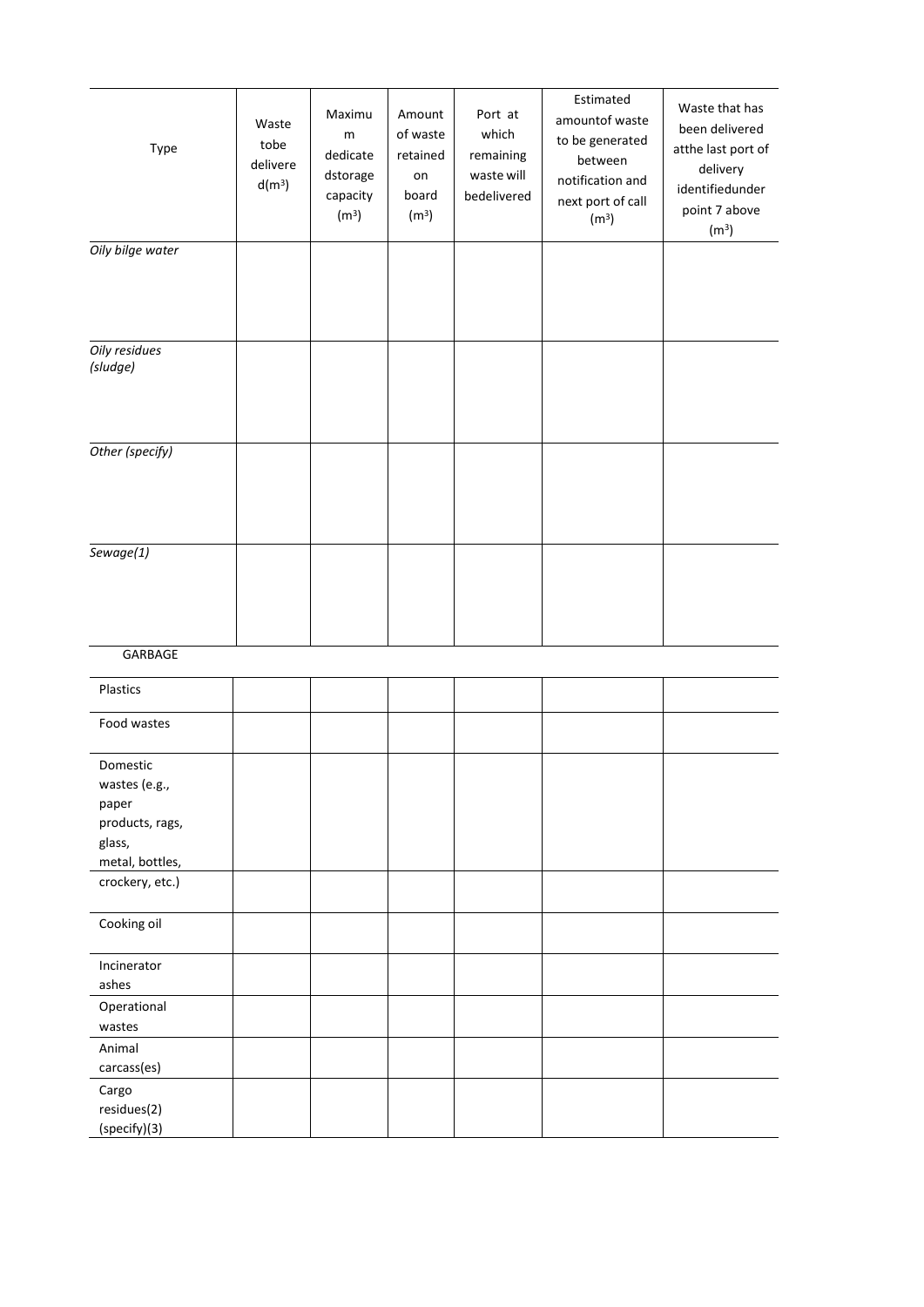- (1) Sewage may be discharged at sea in accordance with Regulation 11 of Marpol Annex IV. The corresponding boxes do not need to be completed if it is the intention to makean authorised discharge at sea.
- (2) May be estimates.
- (3) Cargo residues shall be specified and categorised according to the relevant Annexesof Marpol, in particular Marpol Annexes I, II and V.

#### **Notes**

- 1. This information may be used for port State control and other inspection purposes.
- 2. Member States will determine which bodies will receive copies of this notification.

3. This form is to be completed unless the ship is covered by an exemption in accordance withArticle 9 of the Directive 2000/59/EC.

I confirm that:

— the above details are accurate and correct, and

— there is sufficient dedicated onboard capacity to store all waste generated betweennotification and the next port at which waste will be delivered.

| ∽-<br>JdI' |  |  |
|------------|--|--|
|            |  |  |
|            |  |  |

Signature …………………………………………………….

PRINT NAME ……………………………………………….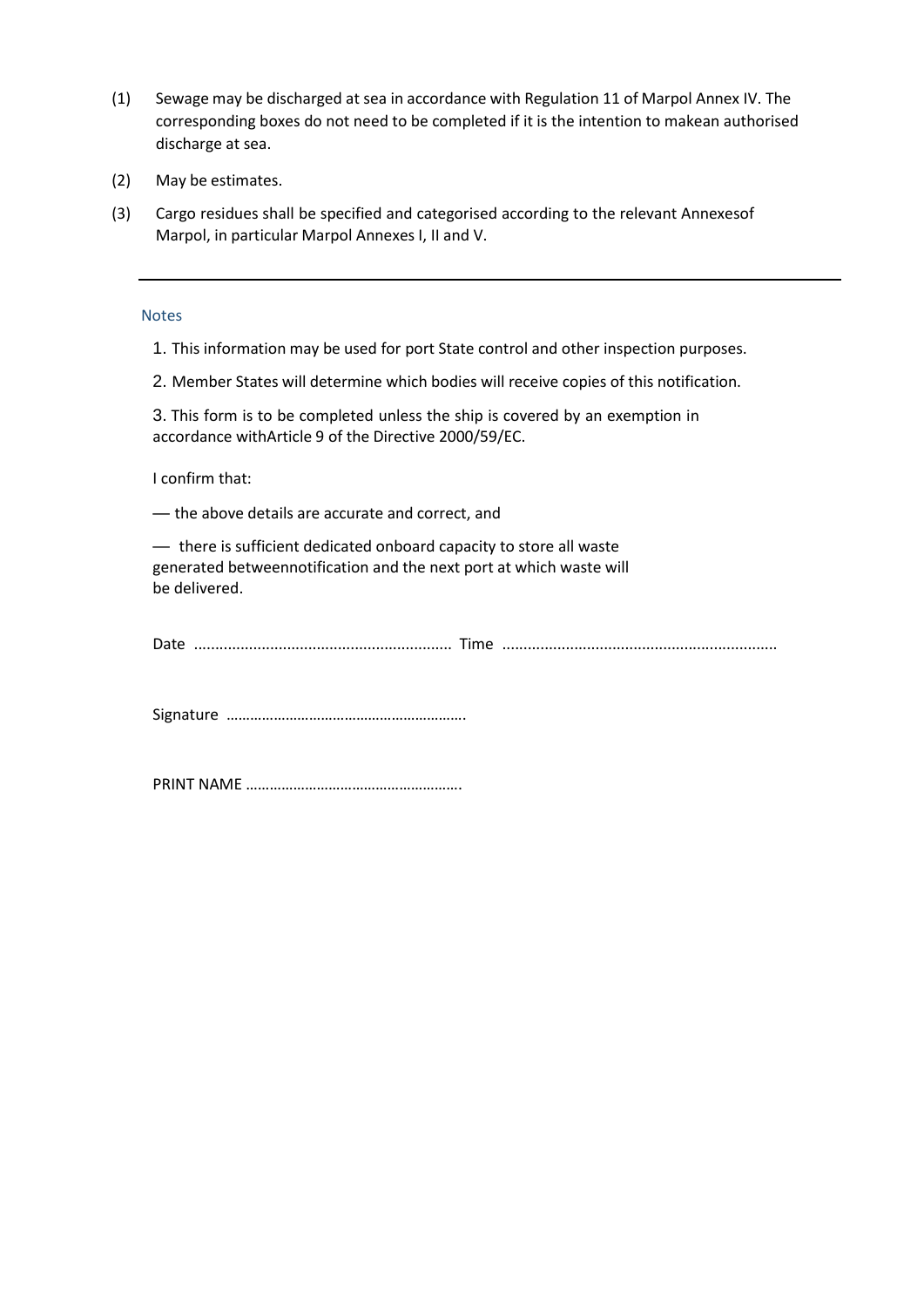#### **Inadequate Waste Reception Facilities**

Under the 2003 Regulations as amended, ports must provide adequate reception facilities to receive the types and quantities of waste from ships normally using the port or terminal.

When possible, the master of a ship faced with a lack of reception facilities should bring the alleged inadequacy to the attention of Eyemouth Harbour Trust by contacting the Harbour Master.

If the problem is not resolved at the time to the master's satisfaction then a report form should be completed by the master, ship owner or agent and sent/faxed to the MCA at the following address:

PWR Inadequacies Clean Ship Operations Team **MCA** Spring Place 105 Commercial Rd Southampton SO15 1EG Email[: environment@mcga.gov.uk](mailto:environment@mcga.gov.uk)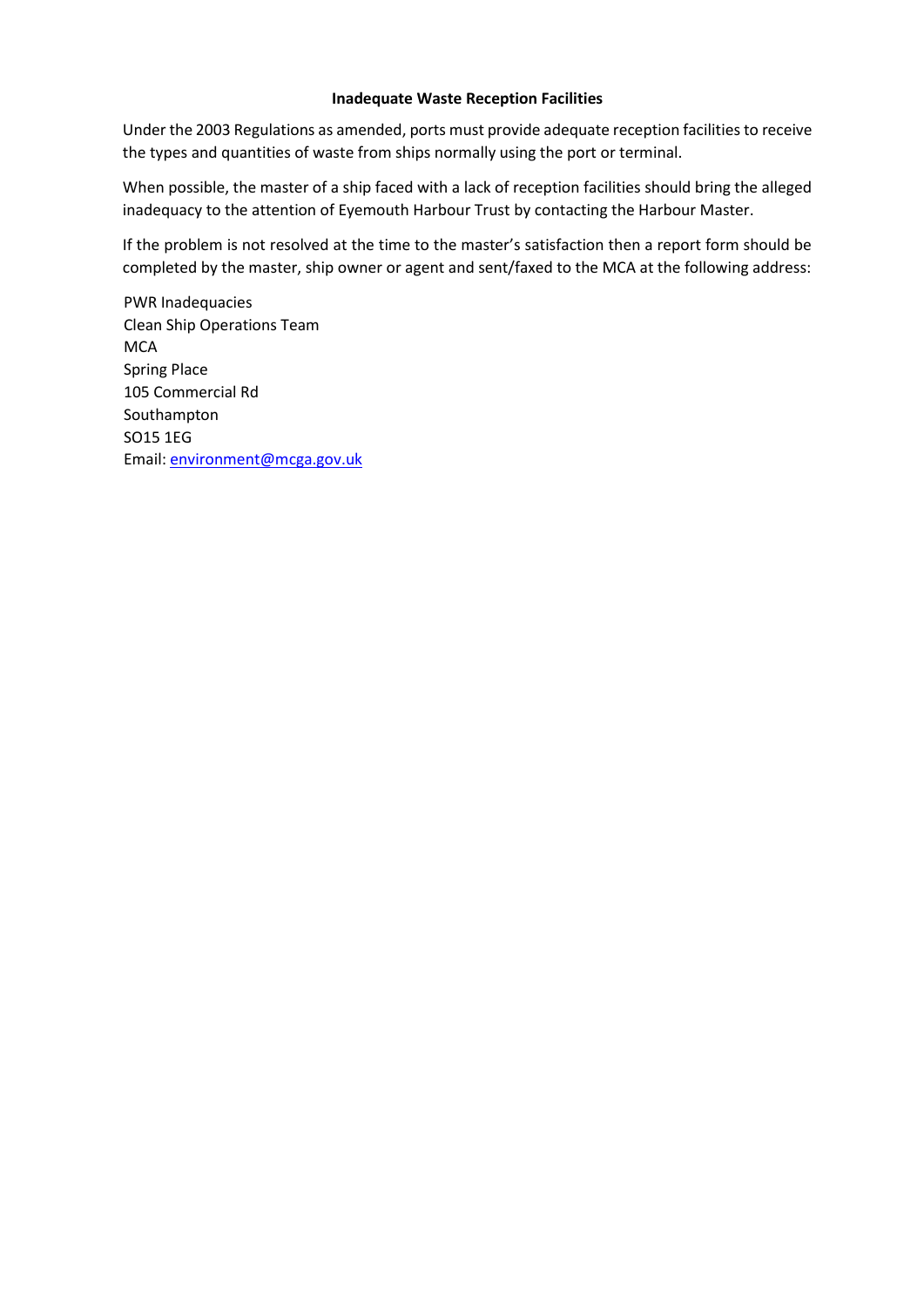#### **Annex D of MCA MGN 563**

#### **REVISED CONSOLIDATED FORMAT FOR REPORTING ALLEGED INADEQUACY OF**

# **PORT RECEPTION FACILITIES<sup>1</sup>**

The Master of a UK flagged ship having encountered difficulties in discharging waste to reception facilities should forward the information below, together with any supporting documentation, to the Maritime and Coastguard Agency.

# **1. SHIPS PARTICULARS**

| 1.8 Type of Ship (tick appropriate option):                                                                                                                                                                                                                                                                                                                                                                                                       |                                                                                                                                                                                                                                                                                                                                                                                                                       |                                                                                                                |  |  |
|---------------------------------------------------------------------------------------------------------------------------------------------------------------------------------------------------------------------------------------------------------------------------------------------------------------------------------------------------------------------------------------------------------------------------------------------------|-----------------------------------------------------------------------------------------------------------------------------------------------------------------------------------------------------------------------------------------------------------------------------------------------------------------------------------------------------------------------------------------------------------------------|----------------------------------------------------------------------------------------------------------------|--|--|
| Oil tanker _______________Chemical tanker ___________________________Bulk carrier ____________________________                                                                                                                                                                                                                                                                                                                                    |                                                                                                                                                                                                                                                                                                                                                                                                                       |                                                                                                                |  |  |
|                                                                                                                                                                                                                                                                                                                                                                                                                                                   |                                                                                                                                                                                                                                                                                                                                                                                                                       |                                                                                                                |  |  |
|                                                                                                                                                                                                                                                                                                                                                                                                                                                   |                                                                                                                                                                                                                                                                                                                                                                                                                       |                                                                                                                |  |  |
| <b>2. PORT PARTICULARS</b>                                                                                                                                                                                                                                                                                                                                                                                                                        |                                                                                                                                                                                                                                                                                                                                                                                                                       |                                                                                                                |  |  |
|                                                                                                                                                                                                                                                                                                                                                                                                                                                   |                                                                                                                                                                                                                                                                                                                                                                                                                       |                                                                                                                |  |  |
|                                                                                                                                                                                                                                                                                                                                                                                                                                                   |                                                                                                                                                                                                                                                                                                                                                                                                                       |                                                                                                                |  |  |
|                                                                                                                                                                                                                                                                                                                                                                                                                                                   |                                                                                                                                                                                                                                                                                                                                                                                                                       |                                                                                                                |  |  |
|                                                                                                                                                                                                                                                                                                                                                                                                                                                   |                                                                                                                                                                                                                                                                                                                                                                                                                       | 2.4 Name of company operating the reception facility (if applicable): ______________________________           |  |  |
|                                                                                                                                                                                                                                                                                                                                                                                                                                                   |                                                                                                                                                                                                                                                                                                                                                                                                                       |                                                                                                                |  |  |
| 2.5 Type of port operation (tick appropriate option):                                                                                                                                                                                                                                                                                                                                                                                             |                                                                                                                                                                                                                                                                                                                                                                                                                       |                                                                                                                |  |  |
|                                                                                                                                                                                                                                                                                                                                                                                                                                                   |                                                                                                                                                                                                                                                                                                                                                                                                                       | Unloading Port _______________________Loading Port ________________________Shipyard __________________________ |  |  |
|                                                                                                                                                                                                                                                                                                                                                                                                                                                   |                                                                                                                                                                                                                                                                                                                                                                                                                       |                                                                                                                |  |  |
| 2.6 Date of Arrival:                                                                                                                                                                                                                                                                                                                                                                                                                              | $\frac{1}{1-\frac{1}{1-\frac{1}{1-\frac{1}{1-\frac{1}{1-\frac{1}{1-\frac{1}{1-\frac{1}{1-\frac{1}{1-\frac{1}{1-\frac{1}{1-\frac{1}{1-\frac{1}{1-\frac{1}{1-\frac{1}{1-\frac{1}{1-\frac{1}{1-\frac{1}{1-\frac{1}{1-\frac{1}{1-\frac{1}{1-\frac{1}{1-\frac{1}{1-\frac{1}{1-\frac{1}{1-\frac{1}{1-\frac{1}{1-\frac{1}{1-\frac{1}{1-\frac{1}{1-\frac{1}{1-\frac{1}{1-\frac{1}{1-\frac{1}{1-\frac{1}{1-\frac{1}{1-\frac{1$ |                                                                                                                |  |  |
| 2.7 Date of Occurrence: :                                                                                                                                                                                                                                                                                                                                                                                                                         | _______/ _______ / _______ (dd/mm/yyyy)                                                                                                                                                                                                                                                                                                                                                                               |                                                                                                                |  |  |
| $\frac{1}{1-\frac{1}{1-\frac{1}{1-\frac{1}{1-\frac{1}{1-\frac{1}{1-\frac{1}{1-\frac{1}{1-\frac{1}{1-\frac{1}{1-\frac{1}{1-\frac{1}{1-\frac{1}{1-\frac{1}{1-\frac{1}{1-\frac{1}{1-\frac{1}{1-\frac{1}{1-\frac{1}{1-\frac{1}{1-\frac{1}{1-\frac{1}{1-\frac{1}{1-\frac{1}{1-\frac{1}{1-\frac{1}{1-\frac{1}{1-\frac{1}{1-\frac{1}{1-\frac{1}{1-\frac{1}{1-\frac{1}{1-\frac{1}{1-\frac{1}{1-\frac{1}{1-\frac{1}{1-\frac{1$<br>2.8 Date of Departure: : |                                                                                                                                                                                                                                                                                                                                                                                                                       |                                                                                                                |  |  |

1. This format was approved by the fifty-third session of the Marine Environment Protection Committee in July 2005.

2. In accordance with the IMO ship identification number scheme adopted by the Organization by Assembly resolution A.600 (15).

3. The name of the State whose flag the ship is entitled to fly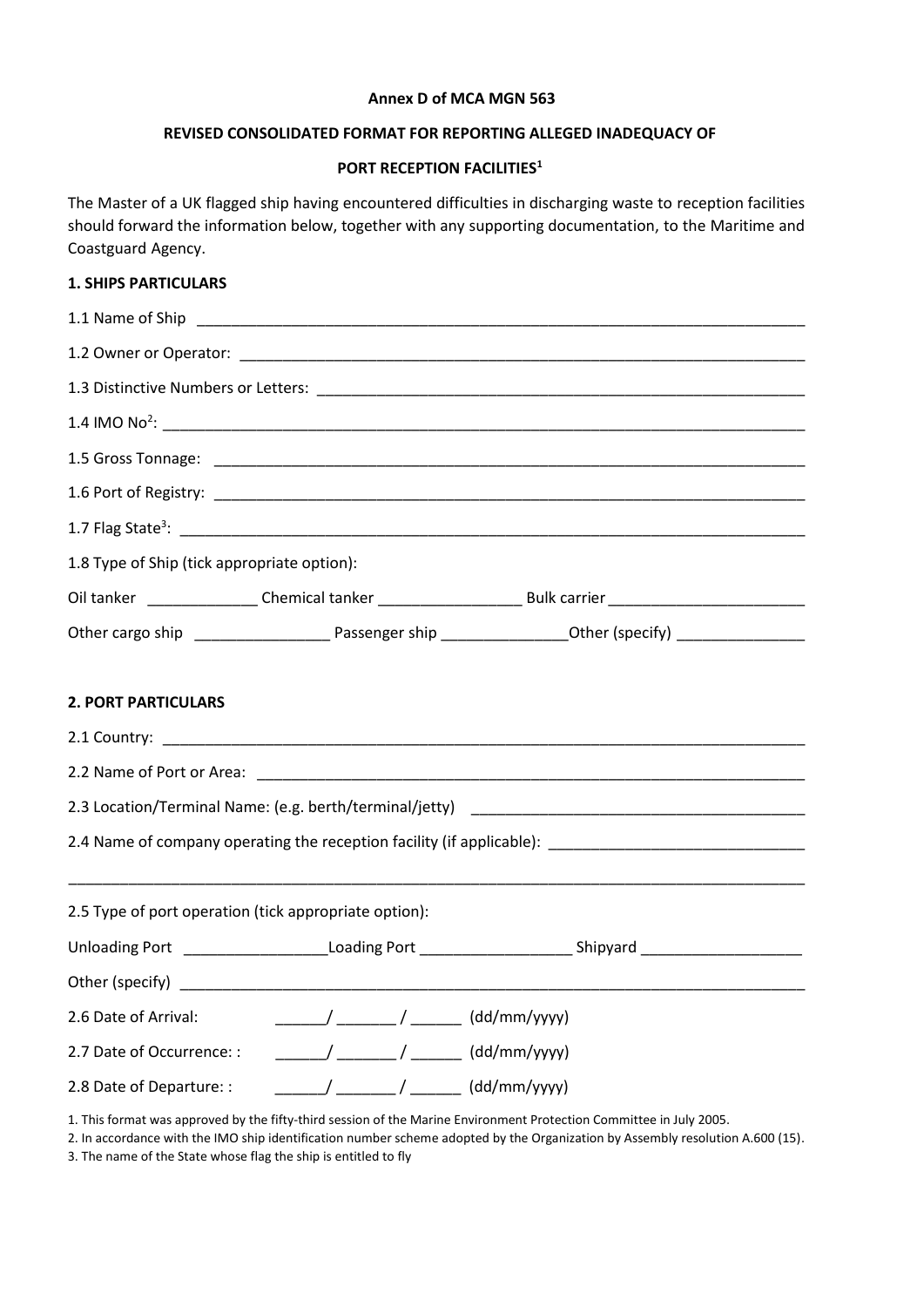#### 3. **INADEQUACY OF FACILITIES**

3.1 Type and amount of waste for which the port reception facility was inadequate, and nature of problems encountered.

|                                                        |                   |                   | <b>Problems encountered</b>                  |
|--------------------------------------------------------|-------------------|-------------------|----------------------------------------------|
| <b>Type of waste</b>                                   | Amount            | Amount            | Indicate the problems encountered by         |
|                                                        | for               | not               | using one or more of the following code      |
|                                                        | discharge         | accepted          | letters, as appropriate:                     |
|                                                        | (m <sup>3</sup> ) | (m <sup>3</sup> ) | A No facility                                |
|                                                        |                   |                   | available B                                  |
|                                                        |                   |                   | Undue delay                                  |
|                                                        |                   |                   | C Use of facility technically not possible D |
|                                                        |                   |                   | Inconvenient location                        |
|                                                        |                   |                   | E Ship had to shift berth                    |
|                                                        |                   |                   | involving delays/cost                        |
|                                                        |                   |                   | F Unreasonable charges for use of            |
| <b>MARPOL Annex I-related</b>                          |                   |                   |                                              |
| Type of oily waste:                                    |                   |                   |                                              |
| Oily bilge water                                       |                   |                   |                                              |
| Oily residues (sludge)                                 |                   |                   |                                              |
| Oily tank washings (slops)                             |                   |                   |                                              |
| Dirty ballast water                                    |                   |                   |                                              |
| Scale and sludge from tank cleaning                    |                   |                   |                                              |
| Other (please specify)                                 |                   |                   |                                              |
| <b>MARPOL Annex II - related</b>                       |                   |                   |                                              |
| Category of NLS <sup>4</sup> residue/water mixture for |                   |                   |                                              |
| discharge to facility from tank washings:              |                   |                   |                                              |
| Category X substance                                   |                   |                   |                                              |
| Category Y substance                                   |                   |                   |                                              |
| Category Z substance                                   |                   |                   |                                              |
| <b>MARPOL Annex IV - related</b>                       |                   |                   |                                              |
| Sewage                                                 |                   |                   |                                              |
| <b>MARPOL Annex V - related</b>                        |                   |                   |                                              |
| Type of garbage:                                       |                   |                   |                                              |
| A. Plastic                                             |                   |                   |                                              |
| B. Food wastes                                         |                   |                   |                                              |
| C. Domestic wastes (e.g., paper products,              |                   |                   |                                              |
| rags, glass, metal, bottles, crockery, etc.)           |                   |                   |                                              |
| D. Cooking oil                                         |                   |                   |                                              |
| E.<br>Incinerator, ash                                 |                   |                   |                                              |
| F.<br><b>Operational wastes</b>                        |                   |                   |                                              |
| G. Cargo residues                                      |                   |                   |                                              |
| H. Animal carcass(es)                                  |                   |                   |                                              |
| Fishing gear<br>I.                                     |                   |                   |                                              |
| <b>MARPOL Annex VI - related</b>                       |                   |                   |                                              |
| Ozone-depleting substances and equipment               |                   |                   |                                              |
| containing such substances                             |                   |                   |                                              |
| Exhaust gas-cleaning residues                          |                   |                   |                                              |

4. Indicate, in paragraph 3.2, the proper shipping name of the NLS involved and whether the substance is designated as "solidifying" or "high viscosity" as per MARPOL Annex II regulation paragraphs 15.1 and 17.1 respectively.

\_\_\_\_\_\_\_\_\_\_\_\_\_\_\_\_\_\_\_\_\_\_\_\_\_\_\_\_\_\_\_\_\_\_\_\_\_\_\_\_\_\_\_\_\_\_\_\_\_\_\_\_\_\_\_\_\_\_\_\_\_\_\_\_\_\_\_\_\_\_\_\_\_\_\_\_\_\_\_\_\_\_\_\_\_\_

\_\_\_\_\_\_\_\_\_\_\_\_\_\_\_\_\_\_\_\_\_\_\_\_\_\_\_\_\_\_\_\_\_\_\_\_\_\_\_\_\_\_\_\_\_\_\_\_\_\_\_\_\_\_\_\_\_\_\_\_\_\_\_\_\_\_\_\_\_\_\_\_\_\_\_\_\_\_\_\_\_\_\_\_\_\_

\_\_\_\_\_\_\_\_\_\_\_\_\_\_\_\_\_\_\_\_\_\_\_\_\_\_\_\_\_\_\_\_\_\_\_\_\_\_\_\_\_\_\_\_\_\_\_\_\_\_\_\_\_\_\_\_\_\_\_\_\_\_\_\_\_\_\_\_\_\_\_\_\_\_\_\_\_\_\_\_\_\_\_\_\_\_

3.2 Additional information with regard to the problems identified in the above table.

3.3 Did you discuss these problems or report them to the port reception facility?